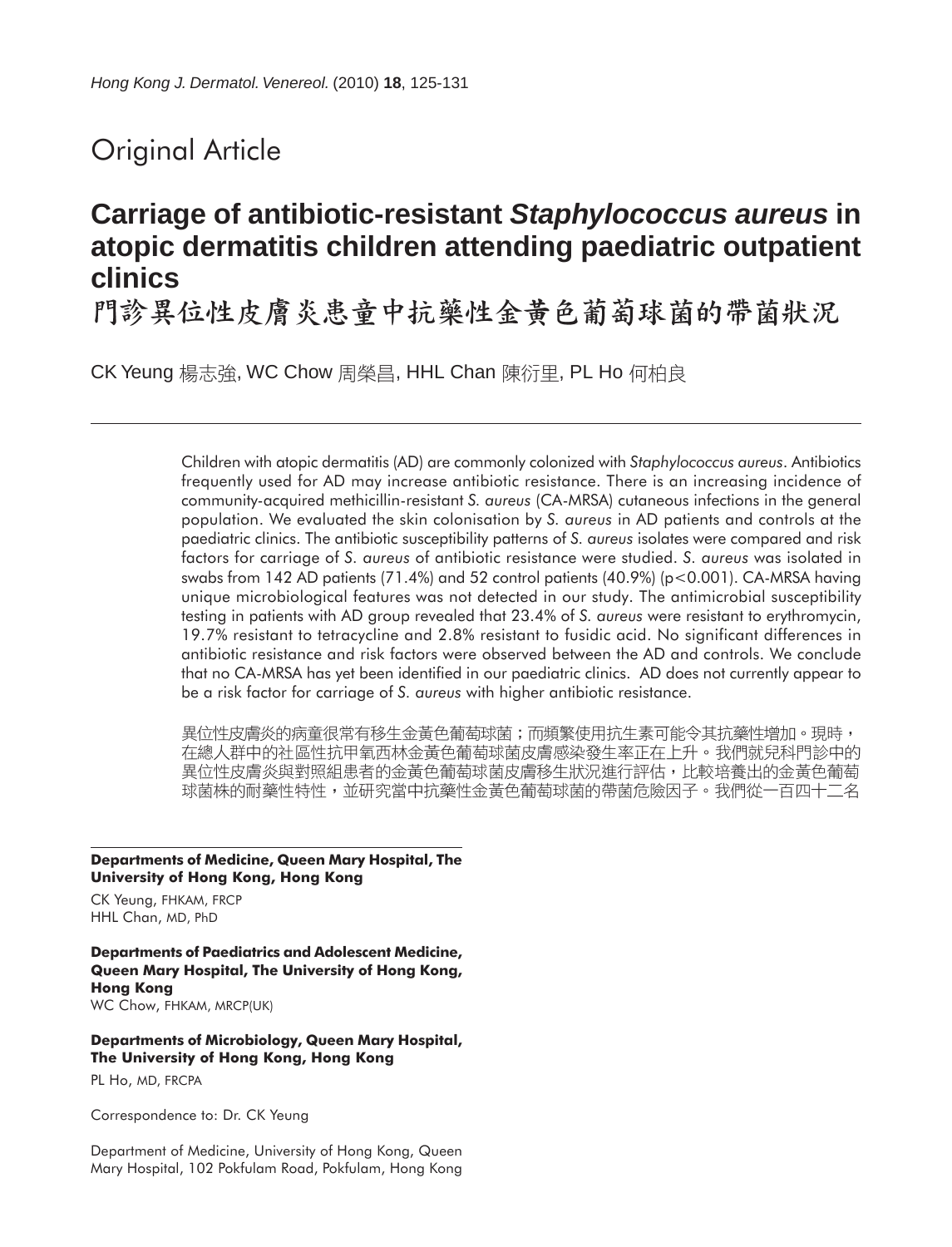異位性皮膚炎患者(百分之七十一點四)及五十二名對照組患者(百分之四十點九)的拭抹樣本 中分離出金黃色葡萄球菌,當中並未有發現含有獨特微生物特徵的社區性抗甲氧西林金黃色葡萄 球菌株;而耐藥性測試揭示當中分別有百分之二十三點四、百分之十九點七及百分之二點八的金 黃色葡萄球菌株對紅黴素、四環素及夫西地酸呈抗藥性。此外,異位性皮膚炎與對照組患者的帶 菌抗藥性及其危險因子並無重大分別。總括來説,我們的兒科門診病患中並未有發現社區性抗甲 氧西林金黃色葡萄球菌;而現階段亦不能把異位性皮膚炎視為高抗藥性金黃色葡萄球菌帶菌的危 險因子。

**Keywords:** Atopic dermatitis, community-acquired MRSA, eczema, *Staphylococcus aureus*

關鍵詞:異位性皮膚炎,社區性抗甲氧西林金黃色葡萄球菌,濕疹,金黃色葡萄球菌

#### **Introduction**

Atopic dermatitis (AD) is a chronic, pruritic, inflammatory skin disorder with a genetic predisposition. The incidence of atopic dermatitis is increasing over the past 3 decades affecting about 20% of schoolchildren aged seven years or older.1 *Staphylococcus aureus* are bacteria commonly carried on the skin or in the nose of healthy people.<sup>2</sup> Approximately 25% to 30% of the population is colonised in the anterior nares with *S. aureus*. Sites that are commonly colonised by *S. aureus* include the anterior nares (30%), axillae (10%) and the perineum (10-20%).3 In patients with AD, *S. aureus* carriage rates are known to be substantially higher than the normal population, ranging from 70% to 100%.4,5 The colonisation correlates with the severity of AD via the effects of superantigens and bacterial toxins.<sup>5,6</sup> Colonisation with antibiotic-resistant *S. aureus* is an increasing clinical problem in the hospital and community.7 The colonisation heralds the deterioration in control of atopic dermatitis and thus imposes significant impacts on the management of AD. Antibiotics are often prescribed for exacerbation of AD complicated by secondary infections mostly involved *S. aureus*.

Methicillin-resistant *Staphylococcus aureus* (MRSA) is a type of *S. aureus* that is resistant to antibiotics called beta-lactams. Beta-lactam antibiotics include methicillin and other more common antibiotics such as penicillin and cephalosporins. Since the discovery of the first clinical isolates in

1960, MRSA has remained a major hospital pathogen throughout the world. However, recent reports suggest that it becomes increasingly prevalent even in the community since the 1990s.<sup>7,8</sup> Now, the MRSA strains designated communityacquired or community-associated MRSA (CA-MRSA) are increasingly discovered in healthy individuals without conventional risk factors for MRSA colonisation. Characteristic features of the CA-MRSA strains include fewer resistance to the non-β-lactam antibiotics, presence of the Panton-Valentine Leukocin (PVL) gene and one of the newer SCC*mec* elements (types IV or V); and they belong to genetic lineages which are different from those of health care-associated MRSA isolates  $(HA-MRSA).<sup>9,10</sup>$ 

While 25% to 30% of the population is colonised with *S. aureus*, 1% or less is colonised with methicillin-resistant strains.<sup>11</sup> In children with AD, overseas studies suggest that carriage of MRSA and strains with resistance to other antibiotics may be higher.12,13 In view of the increased colonisation of *S. aureus* in AD patients and the frequent practice of antibiotic prescription to control acute flare of AD, patients with AD may represent a potential reservoir for antibiotic-resistant *S. aureus*, including MRSA. Arkwright et al have shown that the prevalence of fusidic acid and methicillin resistance *S. aureus* strains on AD skin tripled from infancy to adolescence in United Kingdom.<sup>14</sup>

This study aimed to evaluate the colonisation rate of *S. aureus* and define the antimicrobial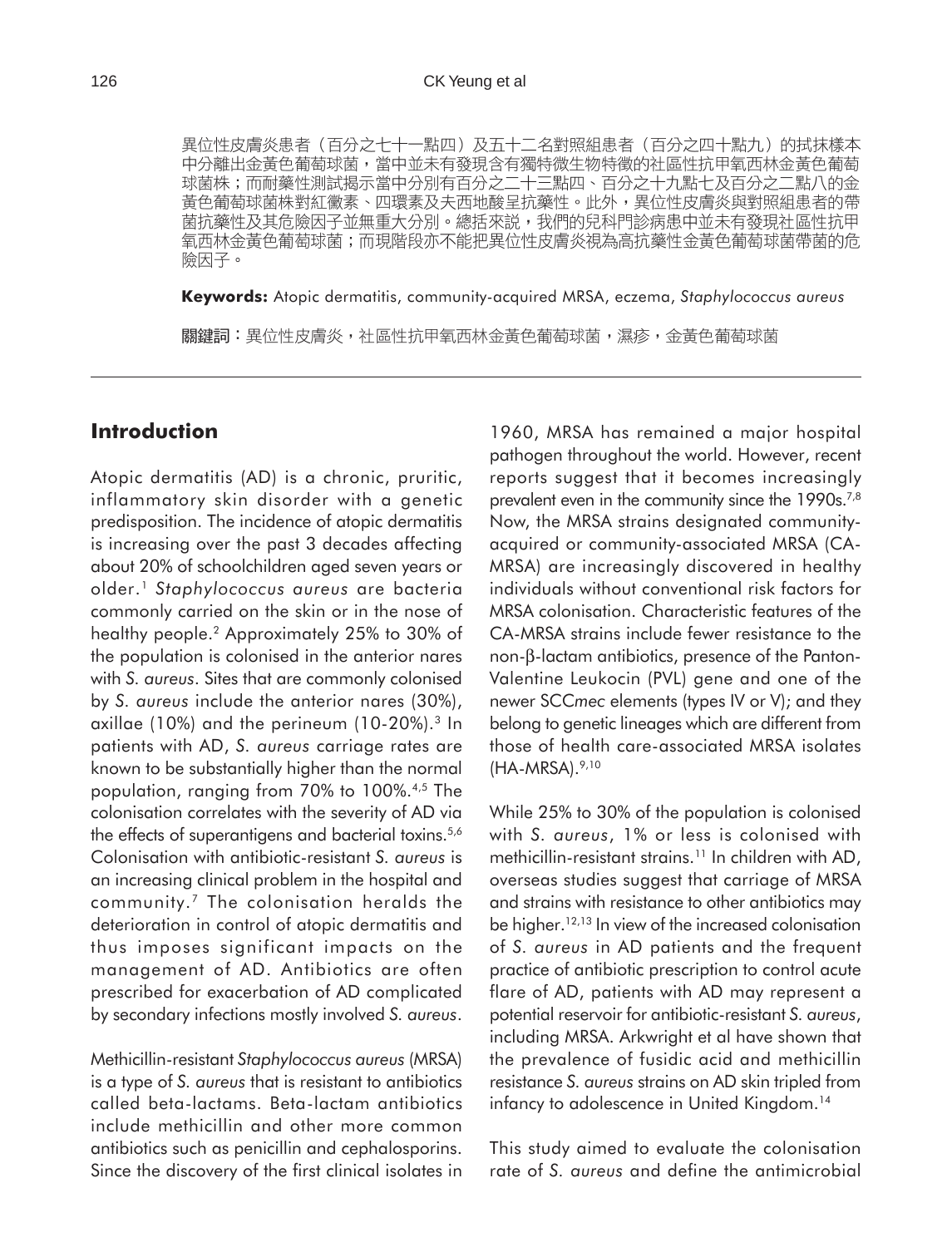susceptibility of *S. aureus* carried by children with AD attending paediatric clinics in Hong Kong; and to investigate the prevalence of MRSA carriage in AD characterised by high carriage rate of *S. aureus*. Since community-acquired MRSA are known to possess unique microbiological features, MRSA strains were studied for their SCCmec types and the PVL gene.

#### **Patients and methods**

In our study, we compared the rates of antibiotic resistance (for MRSA, macrolide and fusidic acid) among isolates in the AD group with that of the non-AD group followed up in the paediatric outpatient clinics.

We investigated whether identifiable risk factors such as severe AD, previous hospital admissions, and multiple antibiotic use were present in children with antibiotic-resistant *S. aureus* (MRSA or resistance to ≥2 antibiotic classes). Patient-to-patient transfer of antibiotic-*resistant S. aureus* in the AD group was also assessed by the epidemiological method using the pulsed-field gel electrophoresis. Patients' medical records were reviewed for basic demographics, previous antibiotic uses and hospital admission histories (Table I).

The study population was children aged between 3 months and 15 years and were attending paediatric dermatology or general paediatric clinics at Queen Mary Hospital. Diagnosis of AD was defined by Hanifan and Rajka's criteria.15 In order to distinguish the resistance pattern of isolates in outpatients from those acquired as inpatients, children who have been admitted to the hospital within the last 12 months were excluded from this study Children with airway hyper-reactivity, asthma, and allergic rhinitis were not excluded. A comparable number of children without AD (non-AD group) were recruited as control.

Written consent from the parents or guardians was sought for recruitment into the study and the study was approved by the local ethics committee. Patients completed questionnaires on several demographic data and potential predisposing factors for carriage of antibiotic-resistant strains. The severity of their AD was assessed by the two clinicians according to the Three Item Severity Score (TIS score) based on the evaluation of erythema, oedema / papule and excoriation on a scale from 0 to 3. The range of the TIS score lies between 0 and 9.16 The TIS scoring system is a quick system to use and suitable for epidemiological study.

Two culture specimens from the anterior nares and the most active eczematous lesions or axillae were obtained from the subjects using commercial swab sticks with transport jelly (Medical Wire & Equipment Co., Ltd., Corsham, United Kingdom).

| AD (n=199)    | Control ( $n=127$ ) | P value |
|---------------|---------------------|---------|
| $8.1 \pm 4.3$ | $9.1 \pm 4.6$       | 0.08    |
| 115 (57.8%)   | 70 (55.1%)          | 0.63    |
| 62 (33.2%)    | 20 (15.7%)          | 0.10    |
| 41 (21.9%)    | $11(8.6\%)$         | 0.08    |
| 44 (22.1%)    | 28 (22.0%)          | 0.98    |
| 24 (12.1%)    | 26 (20.5%)          | 0.06    |
| 61 (30.7%)    | 41 (32.3%)          | 0.45    |
| $1\pm1$       | $1\pm1$             | 0.90    |
| $4.2 \pm 1.2$ | $4.3 \pm 1.2$       | 0.21    |
|               |                     |         |

**Table 1.** Clinical characteristics of patients with atopic dermatitis and controls attending the paediatric outpatients

AD: atopic dermatitis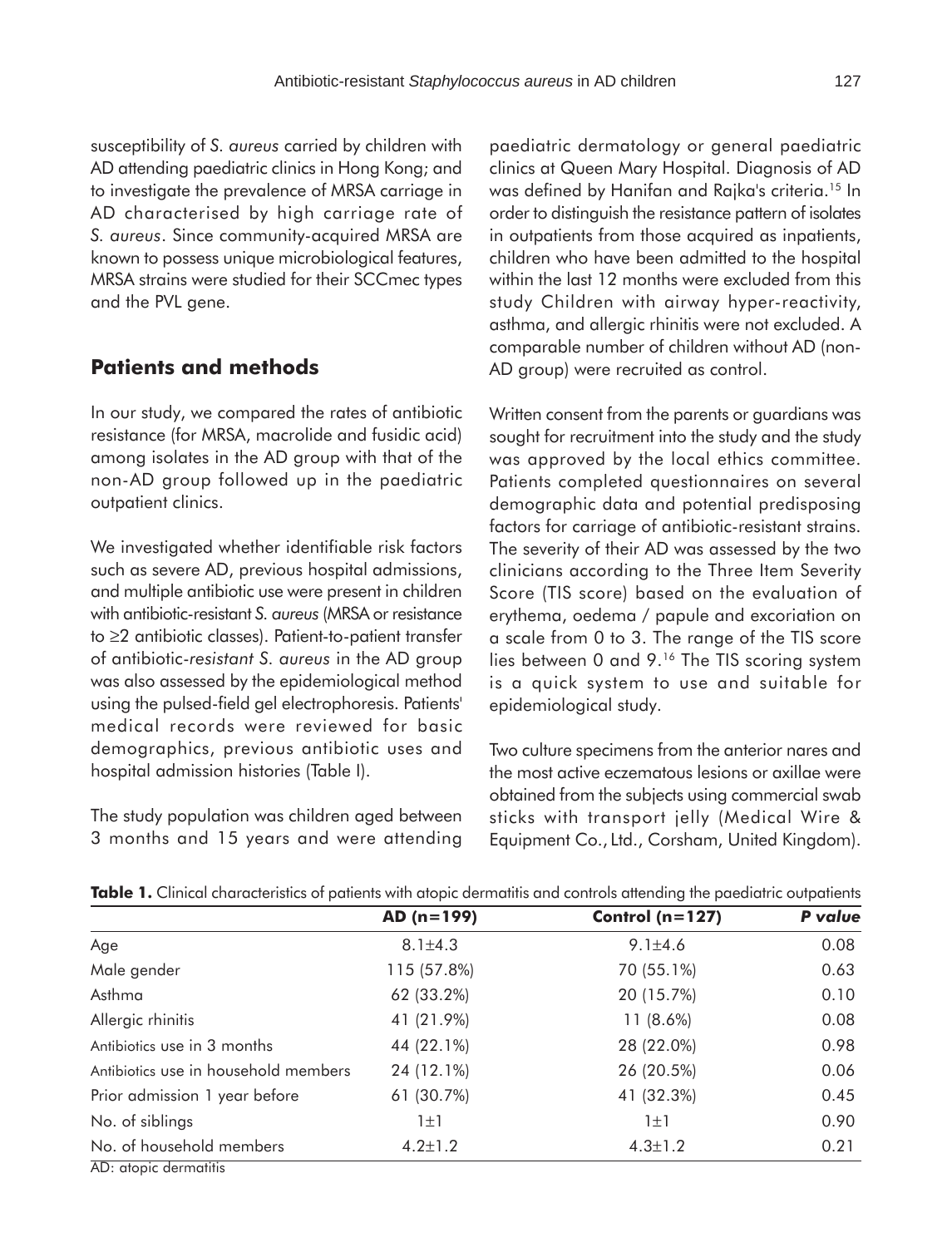The samples were transported back to the microbiology laboratory at Queen Mary Hospital, University of Hong Kong and processed on the same day.

### **Laboratory investigation**

#### *Bacterial isolation and identification*

The specimens were inoculated into a selective medium (mannitol salt broth) for enrichment of *S. aureus* and incubated for 24 to 48 hours at 35°C in room air.17 Samples that yield a positive growth (yellow) were sub-cultured onto blood agar with and without oxacillin (6 µg/ml) and incubated for 24 hours. Colonies that grew on the agar plates with morphology suggestive of *S. aureus* were investigated further by slide agglutination test, tube coagulase and DNAse. All strains were kept at -70°C in commercial bacterial preservation system (Microbank) for further analysis.

#### *Antibiotic susceptibility testing*

Susceptibility of all strains of *S. aureus* to the following 12 antibiotics was determined by the disc diffusion test: cefoxitin, erythromycin, clindamycin, tetracycline, minocycline, gentamicin, levofloxacin, cotrimoxazole, chloramphenicol, fusidic acid, rifampicin and vancomycin. Resistance to cefoxitin disc was used as a screening test for MRSA. All tentative MRSA strains were confirmed by PCR for presence of the *mecA* gene. All results were interpreted according to the CLSI (NCCLS) (Clinical and Laboratory Standards Institute, 2005). Quality control strains (*Staphylococcus aureus* ATCC 29213) were included with each run.

#### *Molecular typing*

Chromosomal DNAs were extracted from cells that had been cultured overnight by the phenolchloroform extraction methods described previously.17 Detection of the PVL gene, *mecA* gene and typing of the SCC*mec* elements were carried out by PCR.18 To determine the genetic lineage of the MRSA strains, we sequenced the polymorphic X region of the protein A gene (*spa*) and compared it to our national database.9,10,17,18

#### *Statistical analysis*

The group of AD children with antibiotic-resistant S aureus was compared against their counterparts. Potential variables will be identified by univariate and multiple logistic analyses using SPSS. A  $\chi^2$  analysis was used for hypothesis testing, with statistical significance set at *p*<0.05 and 95% confidence interval.

## **Results**

#### *Patients and bacterial isolates*

A total of 326 swabs from 199 AD children (115 males and 84 females) and 127 control children (70 males and 57 females) were collected over 6 months from April 2006 to September 2006. *S. aureus* was isolated in 142 AD patients (71.4%) and 52 control patients (40.9%). The difference in isolation rate of *S. aureus* was statistically significant (*p*<0.001). In AD group, there is a statistically significant difference in AD severity by TIS score between *S. aureus* carriers and non-*S. aureus* carriers with the mean TIS score of 4.1 and 2.3, respectively (*p*<0.001).

MRSA was uncommon and isolated only in 2 patients in the AD group (1.0%) and the carriage in both AD patients was related to health-care exposure. One patient carrying MRSA was a child of a health care worker , the other was receiving long-term institutional care. Both MRSA isolates belonged to spa type t701 which is a HA-MRSA lineage in our region. The two isolates had SCCmec type V and were PVL negative. In AD group, 82 (57.7%) of 142 patients carrying *S. aureus* were male and their mean age was 8.6+/-4.1 years. In the control group, the male to female ratio of 52 patients carrying *S. aureus* was 1:1 and their mean age was 8.5+/-4.4 years. None of the patients in the control group were positive for MRSA.

#### *Antimicrobial susceptibility*

The 2 cases of MRSA were susceptible to vancomycin, fusidic acid and rifampicin. In patients with AD, 76.6% of *S. aureus* were sensitive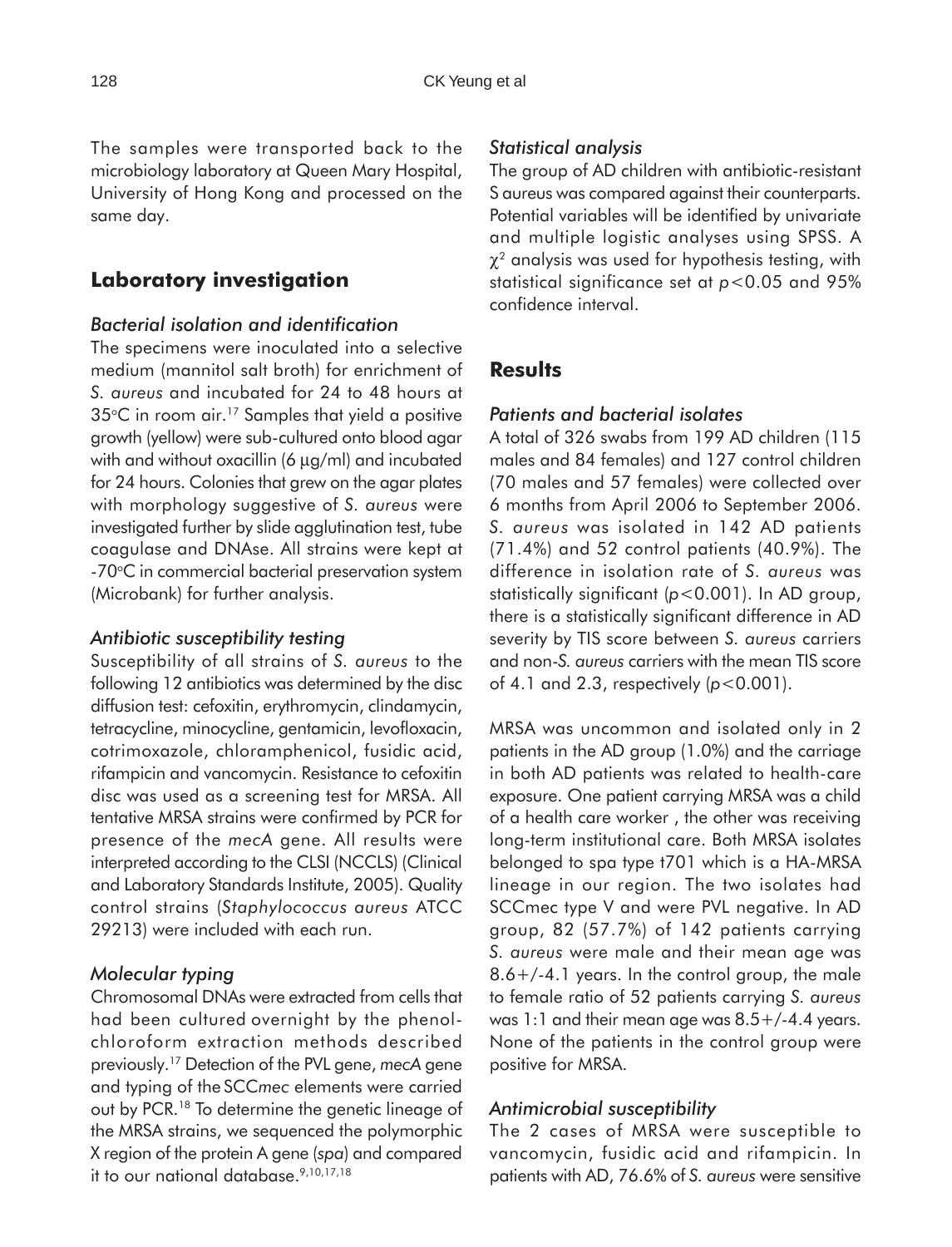to erythromycin, 100% to cotrimoxazole, but 19.7% of *S. aureus* were resistant to tetracycline. 7.0% of the strains were resistant to clindamycin, 6% to gentamicin and 2.8% to fusidic acid.

In the control group, no MRSA was detected. A higher proportion of *S. aureus* were resistant to erythromycin (45.1%). 3.8% of *S. aureus* were resistant to clindamycin and fusidic acid. 98.1% of *S. aureus* were sensitive to cotrimoxazole. The susceptibilities to tetracycline were 91%, 98% for levofloxacin and 98% for gentamicin. The multidrug resistance isolates were present in 5.6% in AD group and 5.7% in control group. No statistically significant difference in the resistance rate of *S. aureus* to individual antibiotics between the two groups except erythromycin (*p*=0.006) (Table 2). There was no significant correlation between the severity of AD and the antibiotic resistance of *S. aureus* in the AD group. The mean TIS scores were 4.6 in non-resistant group and 3.9 in group whose isolates resistant to at least 1 antibiotic (*p*=0.103).

Prior antibiotic use within 3 months was noted in 44 AD patients (22%) and 28 control patients (22%), respectively. Sixty-one AD patients (31%) and 41 control patients (32%) had never been admitted to the hospitals. Twenty-four AD patients (12.1%) and 26 control patients (20.5%) had household members receiving antibiotics in the last 3 months, respectively. Hospitalisation 12 months or longer preceding sampling was not a significant predictor of carriage of antibioticresistant strains in both groups. The use of antibiotics in the past 3 months was not a significant predictor of carriage of antibioticresistant strains. No statistically significant differences in antibiotic resistance and risk factors were observed between the AD and control groups apart from the erythromycin resistance rate. No significant correlation was found between the antibiotic resistance and studied risk factors.

## **Discussion**

The colonisation of skin by *S. aureus* in patients with AD and its correlation to eczema severity have been well documented.5,6 In our study, *S. aureus* colonisation was noted on skin of 71.4% of pediatric AD patients with MRSA accounting for 1.4% of *S. aureus* isolates. The level of colonisation in our AD patients has taken into account of the use of antibiotics and topical corticosteroids in the studied population; the findings are more representative of the typical outpatient setting.

All the MRSA were not community-acquired by molecular methods. The MRSA isolates were

| Table 2. Comparison of the resistance to antibiotics of 194 Staphylococcus aureus isolates from patients with |  |  |  |  |  |
|---------------------------------------------------------------------------------------------------------------|--|--|--|--|--|
| atopic dermatitis and controls                                                                                |  |  |  |  |  |

|                    | <b>AD</b>   | <b>Control</b> | P value |
|--------------------|-------------|----------------|---------|
| S. aureus isolates | 142 (71.4%) | 52 (40.9%)     | < 0.01  |
| Oxacillin          | $2(1.4\%)$  | $(0\%)$<br>0   | 0.99    |
| Erythromycin       | 33 (23.4%)  | 23 (45.1%)     | < 0.01  |
| Clindamycin        | 10 (7.0%)   | $2(3.8\%)$     | 0.52    |
| Fusidic acid       | $4(2.8\%)$  | $2(3.8\%)$     | 0.66    |
| Cotrimoxazole      | $0(0\%)$    | $1(1.8\%)$     | 0.28    |
| Tetracycline       | 28 (19.7%)  | $5(9.6\%)$     | 0.13    |
| Levofloxacin       | $8(5.6\%)$  | $1(1.9\%)$     | 0.45    |
| Chloramphenicol    | $5(9.6\%)$  | 3(5.7%)        | 0.69    |
| Gentamicin         | $8(5.6\%)$  | $(1.9\%)$      | 0.45    |
| <b>MDR</b>         | $8(5.6\%)$  | 3(5.7%)        | 0.99    |

AD: atopic dermatitis. Multidrug resistance (MDR) was defined by co-resistance to ≥2 antibiotics.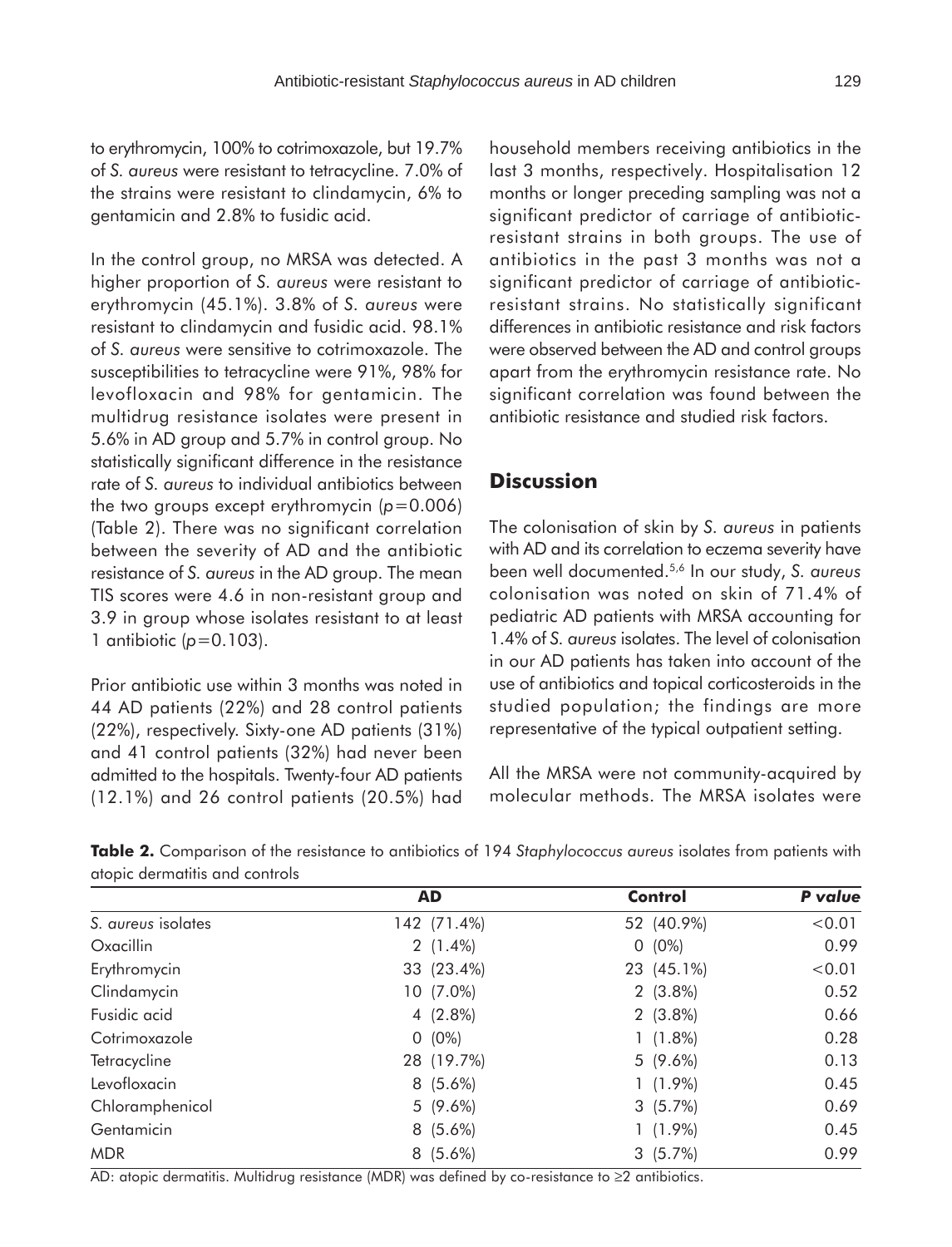related to exposure to a health care environment and possessed epidemiological, clinical and biological characteristics distinct from that of CA-MRSA.19 The findings indicated that the prevalence of MRSA remains low in our population of paediatric AD patients. One of the two AD patients who had colonisation of MRSA was child of a nurse working in a hospital. Our study had not investigated the parental colonisation of *S. aureus* and their resistance pattern. However, Bonness et al demonstrated that there was possible interfamilial transmission of *S. aureus* by showing that 84% of the isolates present in AD children and their parents displayed identical antibiotic resistance profiles, PFGE and enterotoxin patterns.20 AD is not associated with MRSA colonisation in our study population. This is consistent with the low prevalence of MRSA of less than 1% in our general population, and pediatric AD patients are not at risk of MRSA carriage compared with the general population and children with other paediatric conditions.21

Thirty-six percent and 1.9% of school children were colonised with *S. aureus* and MRSA respectively, in a nasal culture survey in northern Taiwan.<sup>22</sup> No risk factors were identified for the nasal carriage of MRSA in this study. In contrast, a recent study from Korea found that the carriage rate of MRSA was high at 18.4% in pediatric AD patients in the background of 5.1% MRSA in the healthy children in community.<sup>23</sup> The authors inferred that, in view of the predisposition of colonisation and infection by *S. aureus* and the frequent use of antibiotics in AD patients, AD children are at risk of carrying *S. aureus* of high antibiotic resistance and developing invasive infections.

The colonisation of *S. aureus* in AD children is also associated with more severe AD as reflected by the higher mean TIS score. The observation is consistent with the deleterious effects of superantigens and bacterial toxins on the course of AD.3 High rate of erythromycin resistance should be considered (23.4%) when starting antibiotics in children. *S. aureus* resistant to tetracycline (19.9%), clindamycin (7.1%) and fusidic acid (2.8%) may be related to topical antibiotic use. The finding of resistance to tetracycline was unusual as oral tetracycline was seldom prescribed to children below 12 years of age because of the side effect on dentition. This might be related to the widespread use of topical 3% chlortetracycline (Aureomycin®) ointment for skin infections in our community. The rate of fusidic acid resistance increased from 9.7% to 23.4% during the period 1995 - 2001 while methicillin resistance remained stable at about 0.5% from *S. aureus* isolates from AD inpatients in Netherlands.<sup>24</sup> The authors concluded that prolonged topical use of fusidic acid have probably caused the rising fusidic acid resistant rate. The present finding of low resistance rate to fusidic acid (2.8%) may be related to the practice of limited use of topical and systemic fusidic acid in our centre. Antimicrobial therapy remains an important part of the management of AD, especially during the bouts of the disease. Flucloxacillin and macrolides are often prescribed first-line antibiotics for empirical treatment of *S. aureus* infections in AD. The resistance rate to erythromycin is significant at 23.4% in our study. Thus, macrolides are not recommended for infective exacerbations of AD because of an increased high resistance rate. Hoeger et al studied antibiotic susceptibility in children with AD in Germany, demonstrating comparable rate of erythromycin resistance of *S. aureus* at 18%, fusidic acid at 6%, amoxicillin at 13% and clindamycin at 1%.25 No MRSA was detected in their study. First generation cephalosporins seem to be a better alternative in this regard. The resistance rate of *S. aureus* to fusidic acid is low at 2.8% in AD group and 3.8% in the control group in comparison to the rising resistance rate of S. aureus to fusidic acid in European countries.<sup>24</sup> Therefore, it remains a valuable antibiotic of choice and should be reserved for the treatment of MRSA infections.

*S. aureus* carriage is common in children with AD. No community-acquired MRSA has yet been identified in children with AD in our paediatric outpatient clinics. This study has suggested that community colonisation with MRSA remains low